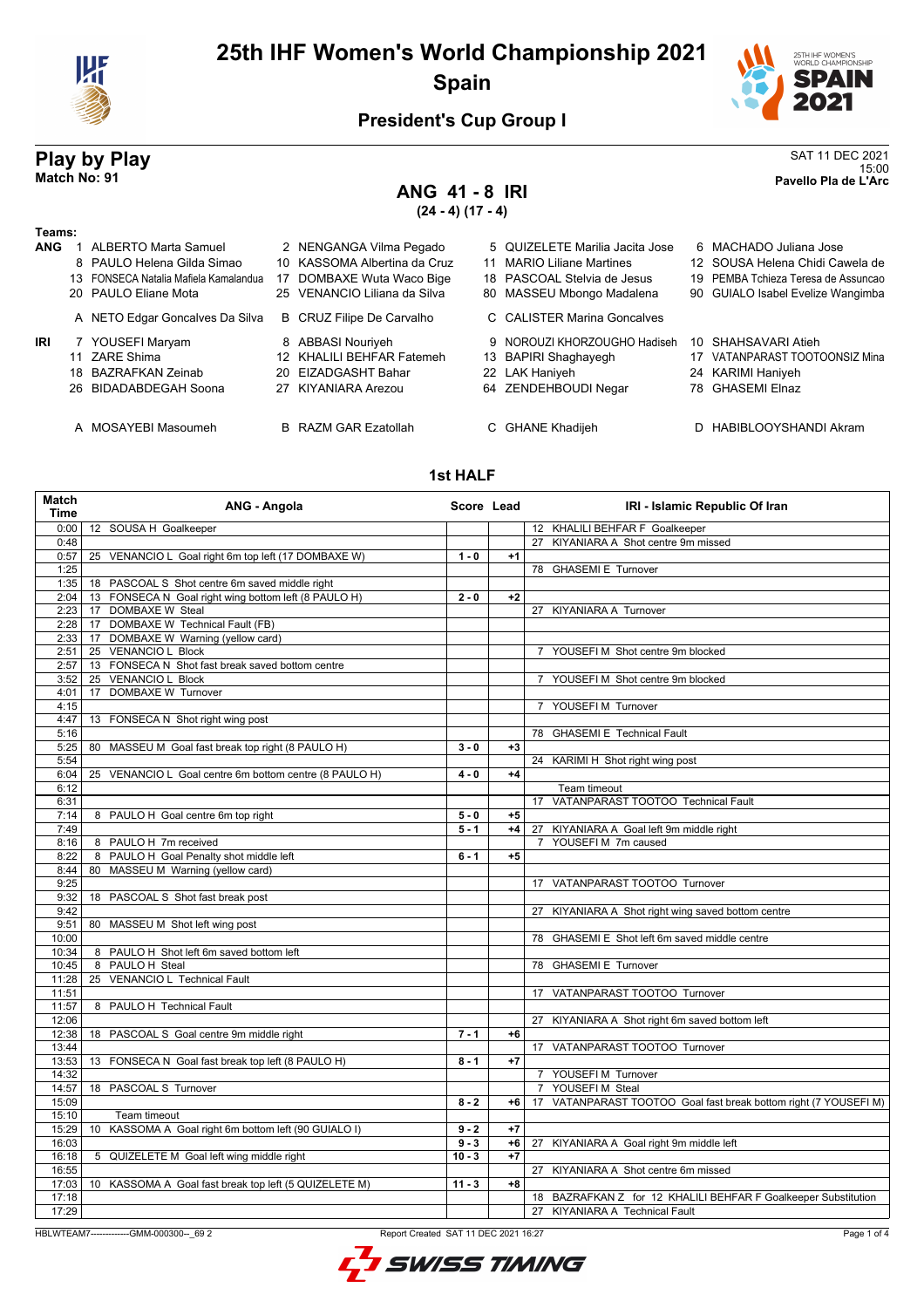



# **President's Cup Group I**

# **Play by Play**<br>Match No: 91 **SAT 11 DEC 2021**<br>Pavello Pla de L'Arc

15:00 **Match No: 91 Pavello Pla de L'Arc**

### **ANG 41 - 8 IRI (24 - 4) (17 - 4)**

#### **1st HALF**

| <b>Match</b><br><b>Time</b> | ANG - Angola                                                            | Score Lead |       | IRI - Islamic Republic Of Iran                                 |
|-----------------------------|-------------------------------------------------------------------------|------------|-------|----------------------------------------------------------------|
| 17:43                       | 90 GUIALO I Goal left 6m bottom right (2 NENGANGA V)                    | $12 - 3$   | +9    |                                                                |
| 18:25                       |                                                                         | $12 - 4$   | $+8$  | 17 VATANPARAST TOOTOO Goal right 6m bottom left                |
| 18:32                       | 5 QUIZELETE M Turnover                                                  |            |       |                                                                |
| 18:37                       |                                                                         |            |       | 11 ZARE S Turnover (FB)                                        |
| 18:44                       | 10 KASSOMA A Goal fast break bottom right (5 QUIZELETE M)               | $13 - 4$   | $+9$  |                                                                |
| 19:11                       | 6 MACHADO J Steal                                                       |            |       | 24 KARIMI H Turnover                                           |
| 19:18                       | KASSOMA A Goal fast break top centre (5 QUIZELETE M)<br>10 <sup>°</sup> | $14 - 4$   | $+10$ |                                                                |
| 19:39                       |                                                                         |            |       | 7 YOUSEFI M Technical Fault                                    |
| 19:51                       | 19 PEMBA T Goal right 9m middle right                                   | $15 - 4$   | $+11$ |                                                                |
| 20:20                       | 6 MACHADO J Steal                                                       |            |       | 7 YOUSEFI M Turnover                                           |
| 20:37                       | 20 PAULO E for 12 SOUSA H Goalkeeper Substitution                       |            |       |                                                                |
| 20:53                       | 2 NENGANGA V 7m received                                                |            |       | 78 GHASEMI E 7m caused                                         |
| 21:08                       | 2 NENGANGA V Goal Penalty shot top left                                 | $16 - 4$   | $+12$ |                                                                |
| 21:28                       |                                                                         |            |       | 78 GHASEMI E Technical Fault                                   |
| 21:36                       | 10 KASSOMA A Goal fast break top right (6 MACHADO J)                    | $17 - 4$   | $+13$ |                                                                |
| 22:01                       |                                                                         |            |       | 27 KIYANIARA A Shot right 6m saved top right                   |
| 22:16                       | 10 KASSOMA A Shot centre 6m missed                                      |            |       |                                                                |
| 22:28                       |                                                                         |            |       | 7 YOUSEFIM Shot centre 9m missed                               |
| 22:33                       | MARIO L Goal fast break bottom right (20 PAULO E)<br>11                 | $18 - 4$   | $+14$ |                                                                |
| 22:51                       |                                                                         |            |       | 12 KHALILI BEHFAR F for 18 BAZRAFKAN Z Goalkeeper Substitution |
| 22:55                       |                                                                         |            |       | 17 VATANPARAST TOOTOO Turnover                                 |
| 23:06                       | 10 KASSOMA A Goal fast break top left                                   | $19 - 4$   | $+15$ |                                                                |
| 23:31                       |                                                                         |            |       | 17 VATANPARAST TOOTOO Shot left 6m saved bottom left           |
| 23:39                       | MARIO L Shot fast break saved bottom left<br>11                         |            |       |                                                                |
| 24:21                       | <b>QUIZELETE M Steal</b><br>5                                           |            |       | 7 YOUSEFIM Turnover                                            |
| 24:27                       | MARIO L Shot fast break post<br>11                                      |            |       |                                                                |
| 25:01                       |                                                                         |            |       | 9 NOROUZI KHORZOUGHO Turnover                                  |
| 25:43                       | 6 MACHADO J Goal centre 6m top right (19 PEMBA T)                       | $20 - 4$   | $+16$ |                                                                |
| 26:23                       |                                                                         |            |       | 9 NOROUZI KHORZOUGHO Shot left 6m saved bottom left            |
| 26:30                       | 2 NENGANGA V Goal fast break top right (19 PEMBA T)                     | $21 - 4$   | $+17$ |                                                                |
| 26:53                       |                                                                         |            |       | 17 VATANPARAST TOOTOO Shot centre 6m missed                    |
| 27:01                       | MARIO L Goal left 6m middle left (5 QUIZELETE M)<br>11                  | $22 - 4$   | $+18$ |                                                                |
| 28:15                       |                                                                         |            |       | 13 BAPIRI S Technical Fault                                    |
| 28:25                       | 6 MACHADO J Shot right wing saved top left                              |            |       |                                                                |
| 28:40                       | 10 KASSOMA A Steal                                                      |            |       | 26 BIDADABDEGAH S Turnover                                     |
| 28:45                       | 10 KASSOMA A Goal fast break top left                                   | $23 - 4$   | $+19$ |                                                                |
| 29:06                       | QUIZELETE M Steal<br>5                                                  |            |       | 13 BAPIRIS Turnover                                            |
| 29:15                       | 19 PEMBA T Shot right 6m saved middle left                              |            |       |                                                                |
| 29:25                       |                                                                         |            |       | 9 NOROUZI KHORZOUGHO Technical Fault                           |
| 29:34                       | MARIO L Goal fast break top left (2 NENGANGA V)<br>11                   | $24 - 4$   | $+20$ |                                                                |
| 29:59                       |                                                                         |            |       | 26 BIDADABDEGAH S Turnover                                     |

#### **2nd HALF**

| <b>Match</b><br>Time | ANG - Angola                                              | Score Lead                           |       | IRI - Islamic Republic Of Iran                 |
|----------------------|-----------------------------------------------------------|--------------------------------------|-------|------------------------------------------------|
| 30:00                |                                                           |                                      |       | 12 KHALILI BEHFAR F Goalkeeper                 |
| 30:36                | 20<br>PAULO E for 80 MASSEU M Goalkeeper back             |                                      |       |                                                |
| 30:35                | 8 PAULO H 7m received                                     |                                      |       | 7 YOUSEFIM 7m caused                           |
| 30:47                | 90 GUIALO I Goal Penalty shot bottom right (8 PAULO H)    | $25 - 4$                             | $+21$ |                                                |
| 31:34                |                                                           |                                      |       | 17 VATANPARAST TOOTOO Technical Fault          |
| 31:47                | MASSEU M for 20 PAULO E Empty goal<br>80                  |                                      |       |                                                |
| 32:06                | PAULO E for 80 MASSEU M Goalkeeper back<br>20             |                                      |       |                                                |
| 32:05                | 6 MACHADO J Goal right wing middle left (17 DOMBAXE W)    | $26 - 4$                             | $+22$ |                                                |
| 32:36                | <b>KASSOMA A Block</b><br>10 <sup>1</sup>                 |                                      |       | 7 YOUSEFIM Shot right 9m blocked               |
| 33:07                | KASSOMA A Steal<br>10                                     |                                      |       | YOUSEFI M Turnover                             |
| 33:17                | MASSEU M for 20 PAULO E Empty goal<br>80                  |                                      |       |                                                |
| 33:40                | MASSEU M Shot left wing saved top centre<br>80            |                                      |       |                                                |
| 33:51                | PAULO E for 90 GUIALO I Goalkeeper back<br>20             |                                      |       |                                                |
| 33:50                |                                                           |                                      |       | VATANPARAST TOOTOO Shot centre 9m missed<br>17 |
| 33:55                | GUIALO I for 20 PAULO E Empty goal<br>90                  |                                      |       |                                                |
| 34:16                | PAULO E for 80 MASSEU M Goalkeeper back<br>20             |                                      |       |                                                |
| 34:14                | VENANCIO L Goal right 6m bottom left (17 DOMBAXE W)<br>25 | $27 - 4$                             | $+23$ |                                                |
| 34:50                |                                                           |                                      |       | YOUSEFI M Technical Fault                      |
| 35:01                | MASSEU M for 20 PAULO E Empty goal<br>80                  |                                      |       |                                                |
| 35:20                | PAULO E for 90 GUIALO I Goalkeeper back<br>20             |                                      |       |                                                |
| 35:20                | KASSOMA A Goal centre 6m bottom left (6 MACHADO J)<br>10  | $28 - 4$                             | $+24$ |                                                |
| 35:49                | 8 PAULO H Steal                                           |                                      |       | YOUSEFI M Turnover                             |
| 35:56                | GUIALO I for 20 PAULO E Empty goal<br>90                  |                                      |       |                                                |
|                      | HBLWTEAM7-------------GMM-000300-- 69 2                   | Report Created SAT 11 DEC 2021 16:27 |       | Page 2 of 4                                    |

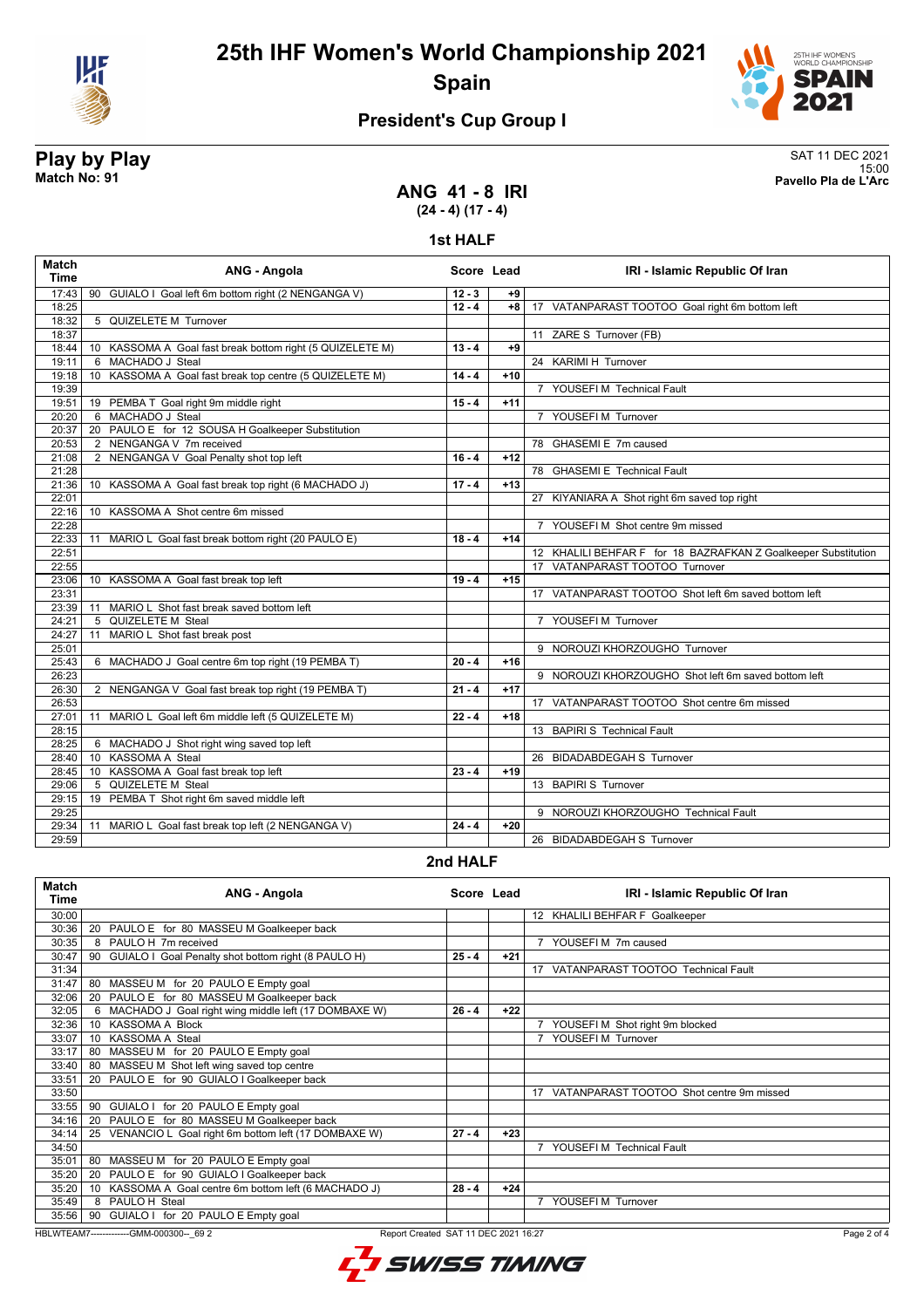

**25th IHF Women's World Championship 2021 Spain**



## **President's Cup Group I**

**Play by Play**<br>Match No: 91 **SAT 11 DEC 2021**<br>Pavello Pla de L'Arc 15:00 **Match No: 91 Pavello Pla de L'Arc**

**ANG 41 - 8 IRI (24 - 4) (17 - 4)**

**2nd HALF**

| <b>Match</b><br><b>Time</b> | ANG - Angola                                                  | Score Lead |       | IRI - Islamic Republic Of Iran                                        |
|-----------------------------|---------------------------------------------------------------|------------|-------|-----------------------------------------------------------------------|
| 36:19                       | 20 PAULO E for 80 MASSEU M Goalkeeper back                    |            |       |                                                                       |
| 36:16                       | KASSOMA A 7m received<br>10 <sup>°</sup>                      |            |       | 26 BIDADABDEGAH S 7m caused                                           |
| 36:22                       |                                                               |            |       | 18 BAZRAFKAN Z for 12 KHALILI BEHFAR F Goalkeeper Substitution        |
| 36:22                       | 8 PAULO H Goal Penalty shot middle left (10 KASSOMA A)        | $29 - 4$   | $+25$ |                                                                       |
| 36:34                       |                                                               |            |       | 12 KHALILI BEHFAR F for 18 BAZRAFKAN Z Goalkeeper Substitution        |
| 37:06                       | 90 GUIALO I 7m caused                                         |            |       | 8 ABBASI N 7m received                                                |
| 37:15                       |                                                               |            |       | 78 GHASEMI E Penalty shot saved bottom left                           |
| 37:30                       | 80 MASSEU M for 20 PAULO E Empty goal                         |            |       |                                                                       |
| 37:50                       | 20 PAULO E for 80 MASSEU M Goalkeeper back                    |            |       |                                                                       |
| 37:47                       | 8 PAULO H Goal centre 6m bottom left (90 GUIALO I)            | $30 - 4$   | $+26$ |                                                                       |
| 38:19                       | 10 KASSOMA A Steal                                            |            |       | 17 VATANPARAST TOOTOO Turnover                                        |
| 38:27                       | 80 MASSEU M for 20 PAULO E Empty goal                         |            |       |                                                                       |
| 38:47                       | 20 PAULO E for 80 MASSEU M Goalkeeper back                    |            |       |                                                                       |
| 38:46<br>39:17              | DOMBAXE W Goal right 6m bottom left (90 GUIALO I)<br>17       | $31 - 4$   | $+27$ |                                                                       |
| 39:22                       | 80 MASSEU M for 20 PAULO E Empty goal                         |            |       | 7 YOUSEFI M Technical Fault                                           |
| 40:03                       | 20 PAULO E for 80 MASSEU M Goalkeeper back                    |            |       |                                                                       |
| 40:02                       | 6 MACHADO J Goal right wing middle right (90 GUIALO I)        | $32 - 4$   | $+28$ |                                                                       |
| 40:33                       | <b>VENANCIO L Block</b><br>25                                 |            |       | 7 YOUSEFIM Shot centre 9m blocked                                     |
| 41:07                       |                                                               |            |       | 17 VATANPARAST TOOTOO Shot centre 9m saved bottom left                |
| 41:23                       | 80 MASSEU M for 20 PAULO E Empty goal                         |            |       |                                                                       |
| 41:38                       | ALBERTO M for 80 MASSEU M Goalkeeper back<br>$\overline{1}$   |            |       |                                                                       |
| 41:36                       | 90 GUIALO I Goal left 9m top right (19 PEMBA T)               | $33 - 4$   | $+29$ |                                                                       |
| 41:52                       |                                                               |            |       | Team timeout                                                          |
| 42:40                       |                                                               | $33 - 5$   | $+28$ | 17 VATANPARAST TOOTOO Goal right 9m bottom left                       |
| 42:54                       | 80 MASSEU M for 1 ALBERTO M Empty goal                        |            |       |                                                                       |
| 43:12                       | ALBERTO M for 90 GUIALO I Goalkeeper back<br>$\mathbf{1}$     |            |       |                                                                       |
| 43:11                       | 6 MACHADO J Shot right wing saved top left                    |            |       |                                                                       |
| 43:43                       |                                                               |            |       | 7 YOUSEFIM Turnover                                                   |
| 43:52                       | 90 GUIALO I for 1 ALBERTO M Empty goal                        |            |       |                                                                       |
| 44:20                       | 8 PAULO H Shot centre 6m saved middle left                    |            |       |                                                                       |
| 44:41                       | ALBERTO M for 80 MASSEU M Goalkeeper back<br>$\mathbf{1}$     |            |       |                                                                       |
| 44:39                       | 25 VENANCIO L Goal centre 6m top left (90 GUIALO I)           | $34 - 5$   | $+29$ |                                                                       |
| 45:10                       | 8 PAULO H 7m caused                                           |            |       | 78 GHASEMI E 7m received                                              |
| 45:10                       | 8 PAULO H 2-minutes suspension                                |            |       |                                                                       |
| 45:10                       |                                                               | $34 - 6$   | +28   | 27 KIYANIARA A Goal Penalty shot bottom left (78 GHASEMI E)           |
| 45:26                       | 5 QUIZELETE M for 1 ALBERTO M Empty goal                      |            |       |                                                                       |
| 45:57                       | ALBERTO M for 5 QUIZELETE M Goalkeeper back<br>$\mathbf{1}$   |            |       |                                                                       |
| 45:55                       | 90 GUIALO I Shot centre 9m missed                             |            |       |                                                                       |
| 46:46                       | 90 GUIALO I 7m caused                                         |            |       | 17 VATANPARAST TOOTOO 7m received                                     |
| 46:53                       |                                                               | $34 - 7$   | $+27$ | 27 KIYANIARA A Goal Penalty shot bottom right (17 VATANPARAST TOOTOO) |
| 47:18                       | 5 QUIZELETE M for 1 ALBERTO M Empty goal                      |            |       |                                                                       |
| 47:34                       | 1 ALBERTO M for 5 QUIZELETE M Goalkeeper back                 |            |       |                                                                       |
| 47:39                       | 13 FONSECA N Goal right wing bottom left (19 PEMBA T)         | $35 - 7$   | $+28$ |                                                                       |
| 48:26                       | 25 VENANCIO L Block                                           |            |       | 7 YOUSEFIM Shot right 9m blocked                                      |
| 48:37                       | 5 QUIZELETE M for 1 ALBERTO M Empty goal                      |            |       |                                                                       |
| 48:56                       | ALBERTO M for 5 QUIZELETE M Goalkeeper back<br>$\overline{1}$ |            |       |                                                                       |
| 48:55                       | 18 PASCOAL S Goal left 9m top right                           | $36 - 7$   | $+29$ |                                                                       |
| 49:12                       |                                                               |            |       | 7 YOUSEFI M Turnover                                                  |
| 49:24                       | 5 QUIZELETE M for 1 ALBERTO M Empty goal                      |            |       |                                                                       |
| 49:56                       | ALBERTO M for 5 QUIZELETE M Goalkeeper back<br>$\overline{1}$ |            |       |                                                                       |
| 49:54                       | 25 VENANCIO L Shot right 6m saved middle right                |            |       |                                                                       |
| 50:33                       | 19 PEMBA T 7m caused                                          |            |       | 78 GHASEMI E 7m received                                              |
| 50:33                       | 19 PEMBA T 2-minutes suspension                               |            |       |                                                                       |
| 50:33                       |                                                               |            |       | 27 KIYANIARA A Penalty shot post                                      |
| 50:48                       | 5 QUIZELETE M for 1 ALBERTO M Empty goal                      |            |       |                                                                       |
| 51:22                       | ALBERTO M for 5 QUIZELETE M Goalkeeper back<br>$\mathbf{1}$   |            |       |                                                                       |
| 51:29                       | PASCOAL S Shot right 6m missed<br>18                          |            |       |                                                                       |
| 51:58                       |                                                               |            |       | 17 VATANPARAST TOOTOO Technical Fault                                 |
| 52:08                       | 5 QUIZELETE M for 1 ALBERTO M Empty goal                      |            |       |                                                                       |
| 52:37                       | ALBERTO M for 5 QUIZELETE M Goalkeeper back<br>$\overline{1}$ |            |       |                                                                       |
| 52:35                       | PASCOAL S Goal left 9m bottom left (6 MACHADO J)<br>18        | $37 - 7$   | $+30$ |                                                                       |
| 53:02                       |                                                               |            |       | 27 KIYANIARA A Technical Fault                                        |
| 53:18                       | 25 VENANCIO L for 1 ALBERTO M Empty goal                      |            |       |                                                                       |
| 53:35                       | QUIZELETE M Turnover<br>5                                     |            |       |                                                                       |
| 53:41                       | ALBERTO M for 2 NENGANGA V Goalkeeper back<br>$\mathbf{1}$    |            |       |                                                                       |
| 53:41                       | 19 PEMBA T 2-minutes suspension                               |            |       |                                                                       |
| 53:55                       |                                                               |            |       | 78 GHASEMI E Technical Fault                                          |
|                             |                                                               |            |       |                                                                       |